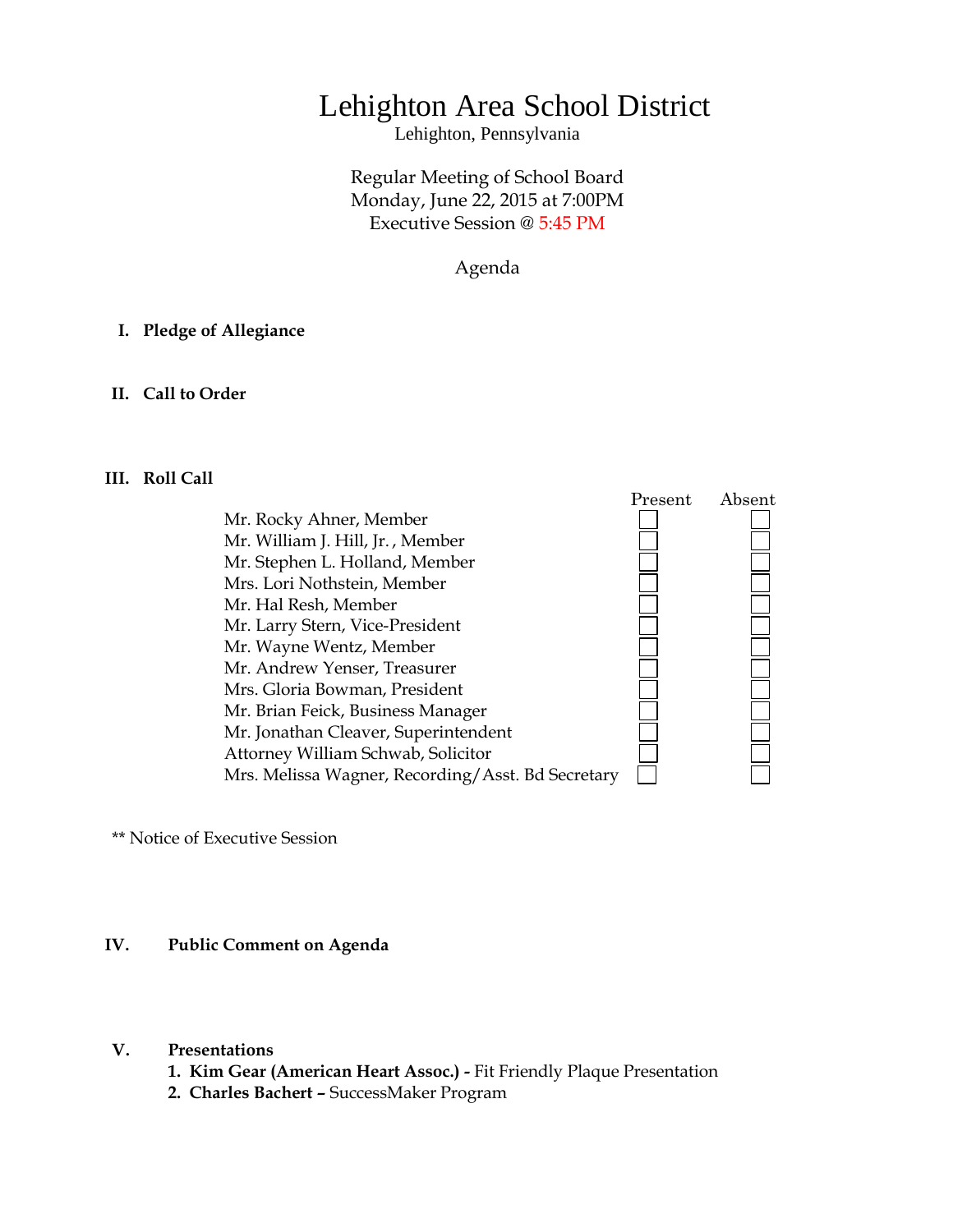## **VI. Communications**

- 1. Superintendent's Report *Mr. Cleaver*
- 2. Finance Report *- Mr. Feick*
- 3. Board President's Report *Mrs. Bowman*
- 4. Lehighton Memorial Library Report *Mrs. Nothstein*
- 5. Legislative Policy Committee of PSBA Report *Mr. Ahner*
- 6. Title I Advisory Committee Report *Mrs. Bowman*
- 7. CCTI Report *Mr. Yenser*
- 8. CLIU Report *Mr. Wentz*
- 9. Solicitor's Report *Attorney William Schwab*
- 10. Building/Grounds Report *Mr. Wentz*
- 11. LCCC *– Mr. Stern*
- 13. Academic Affairs Committee Report *Mrs. Bowman*
- 14. Policy Committee Report *Mrs. Bowman*
- 15. Athletic Committee Report *Mr. Wentz*
- 16. Wellness Committee Report *Mr. Ahner*

## **VII. Approval of Minutes**

A. MOTION by , SECONDED by to approve the Minutes of the May 21, 2015, informational meeting. (Enc. 1 – White) VOTE: YES - NO - ABSENT - ABSTENTIONS - B. MOTION by , SECONDED by to approve the Minutes of the May 26, 2015, regular meeting. (Enc. 2 – White) VOTE: YES - NO - ABSENT - ABSTENTIONS - C. MOTION by , SECONDED by to approve the Minutes of the June 8, 2015, workshop meeting. (Enc. 3 – White) VOTE: YES - NO - ABSENT - ABSTENTIONS -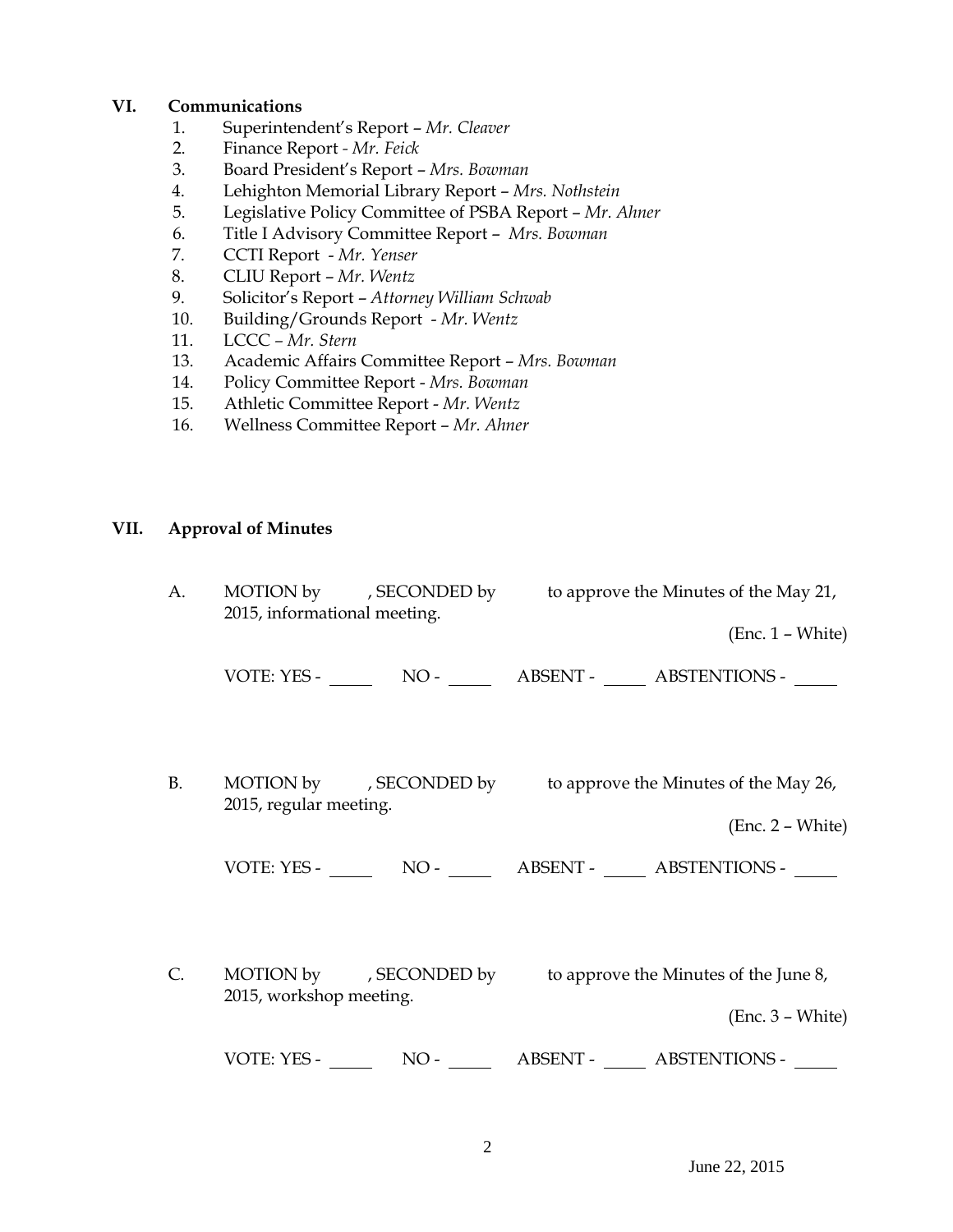## **VIII. Financial Matter**

A. MOTION by , SECONDED by to approve the Lehighton Area High School Activities Fund and the Lehighton Area Middle School Activities Fund for May 2015.

(Enc. 4 - Gold)

VOTE: YES - NO - NO - ABSENT - ABSTENTIONS -

B. MOTION by , SECONDED by to approve the Payment of Bills:

(Enc. 5 - Blue)

General Fund \$ 527,971.85 --Benefits \$ 545,832.54 --Payroll (April) \$1,330,510.25 --Debit Card \$ 5,142.00 Food Service Fund  $$83,975.38$ Capital Reserve \$ 14,000.00 Athletic Fund \$ 19,262.61 Capital Proj. Funds \$ 87,038.00 Total \$2,613,732.63

Note: Members with questions or requesting a copy of any payment, please contact the Business Office prior to the scheduled meeting.

VOTE: YES - NO - NO - ABSENT - ABSTENTIONS -

C. MOTION by , SECONDED by upon recommendation of the Finance Committee, to approve payment of the following projects from the Un-Restricted Fund Balance:

|             | 1. Barry Isett & Associates, Inc. - |                 |                      |  |
|-------------|-------------------------------------|-----------------|----------------------|--|
|             | Stadium (April 1-30, 2015)          | \$69,452.38     |                      |  |
|             |                                     |                 | $(Enc. 6 - Green)$   |  |
| VOTE: YES - | $NO -$                              | <b>ABSENT -</b> | <b>ABSTENTIONS -</b> |  |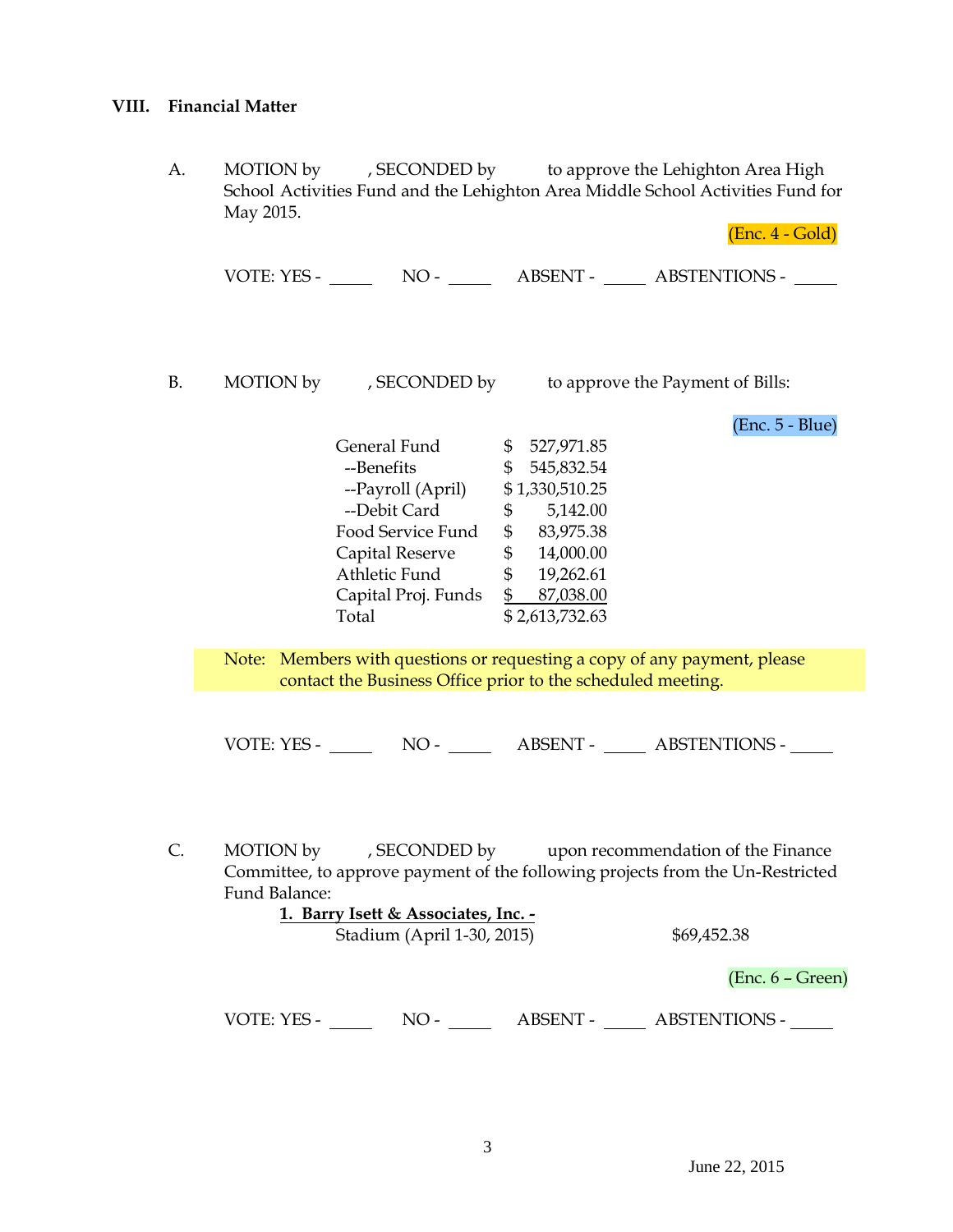- D. MOTION by , SECONDED by upon recommendation of the Finance Committee, to approve payment on the following projects from the corresponding construction accounts: **1. EI Associates:** Middle School (May 1-31, 2015) \$27,944.00 (Enc. 7 – Green) VOTE: YES - NO - NO - ABSENT - ABSTENTIONS -**2. Quandel:** Middle School, High School and All Construction Projects (May 1-31, 2015) \$11,000.00 (Enc. 8 – Green) VOTE: YES - NO - ABSENT - ABSTENTIONS - **3. JMSI:** JMSI Environmental Middle School Asbestos Abatement project design. Billing for asbestos abatement project management and associated air monitoring as outlined on the invoice attachment May 2015. Invoice #0615-10 Total \$6,750.00.00 less the 3% Amount to pay \$6,547.50 (Enc. 9 – Green) VOTE: YES - NO - NO - ABSENT - ABSTENTIONS -E. MOTION by , SECONDED by to approve the following reports: a. Revenue Report b. Budget Report c. Treasurer's Reports 1. General Fund
	- 2. Capital Reserve Fund
	- 3. Capital Project Fund
	- 4. Food Service Fund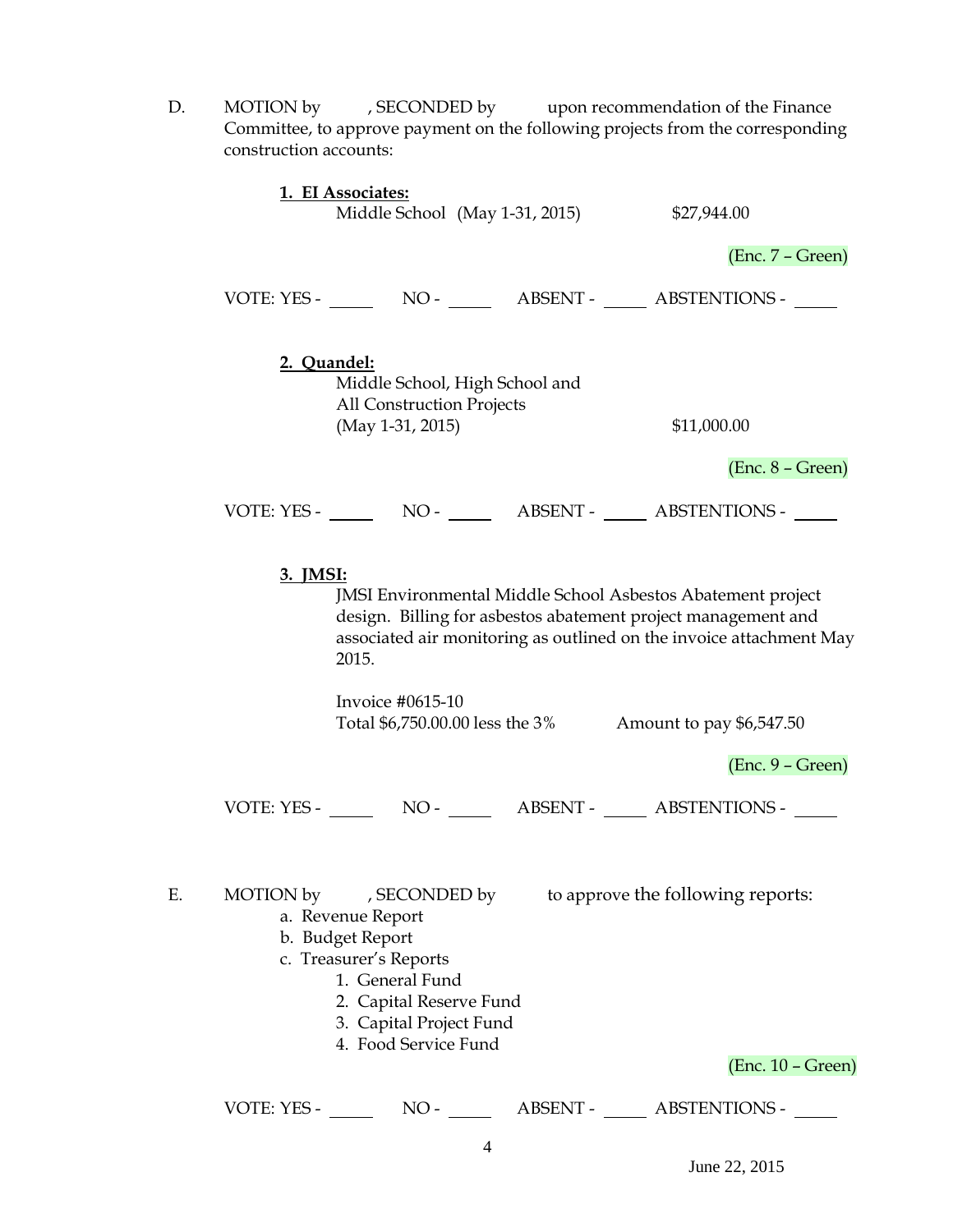F. MOTION by , SECONDED by upon recommendation by the Finance Committee to approve a Fund Transfer in the amount of \$95,000 from the General Fund to the Food Service Fund to cover the Food Service Contract.

VOTE: YES - NO - NO - ABSENT - ABSTENTIONS -

G. MOTION by , SECONDED by upon recommendation by the Finance Committee to approve the 2015-2016 insurance package policies for property, general liability, auto, boiler and machinery, workers' compensation, umbrella, security, error and omissions, in the amount of \$214,524. Payment to be made July 1, 2015 out of the 2015-2016 fiscal year.

VOTE: YES - NO - ABSENT - ABSTENTIONS -

(Enc. 11 – Green)

H. MOTION by , SECONDED by upon recommendations by the Finance Committee to approve issuing checks dated June 30, 2015, to pay invoices remaining for the 2014-15 school year. Payments will be included in July 2015 Board agenda for confirmation.

VOTE: YES - NO - NO - ABSENT - ABSTENTIONS -

I. MOTION by , SECONDED by to approve payment of bills due July 1, 2015, per the attached list for the 2015-2016 school year.

(Enc. 12 – Green)

VOTE: YES - NO - NO - ABSENT - ABSTENTIONS -

J. MOTION by , SECONDED by to approve contract between James Schwab, Clinical Psychologist Services, and the Lehighton Area School District in the amount of \$38,880, to be paid from IDEA Funding (2015-2016).

(Enc. 13 – Green)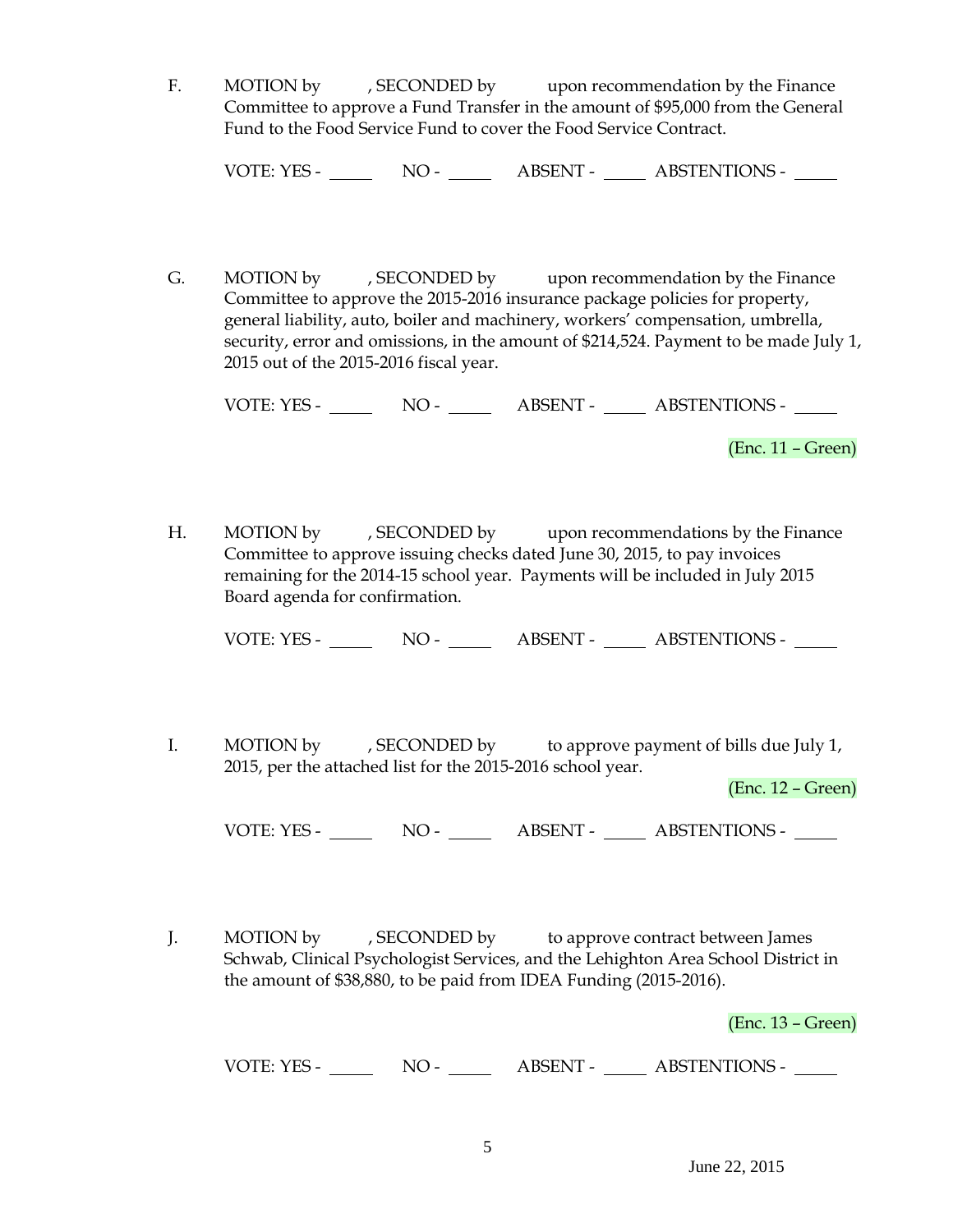K. MOTION by , SECONDED by to approve the Request for Proposal from Wyoming Valley Alcohol and Drug Services, Inc. for Alcohol, tobacco and Other Drug Education and Prevention Services for Grades K-12 in the amount of \$40,000 for the 2015-2016 school year. Additionally, LASD agrees to reimburse WVADS, Inc. at a rate of \$65.00 per hour for any community program request outside the school contracted hours of service as defined in the RFP.

(Enc. 14 – Green)

VOTE: YES - NO - NO - ABSENT - ABSTENTIONS -

L. MOTION by , SECONDED by to approve the following; school breakfast price, lunch price (increased .10¢) and the A la cart prices (attached list) for the 2015-2016 school year.

(Enc. 15–Green)

VOTE: YES - NO - NO - ABSENT - ABSTENTIONS -

M. MOTION by , SECONDED by to approve the Janitorial supply bids for the 2015-2016 budget year in the amount of \$16,859.10 and reject all disqualified bids effective July 1, 2015.

(Enc. 16–Green)

VOTE: YES - NO - NO - ABSENT - ABSTENTIONS -

N. MOTION by , SECONDED by to approve the Textbooks and Digital School Bundles for the new Music Series from McGraw-Hill Education, "Music Studio" for Grades K-8.

VOTE: YES - NO - NO - ABSENT - ABSTENTIONS -

(Enc. 17–Green)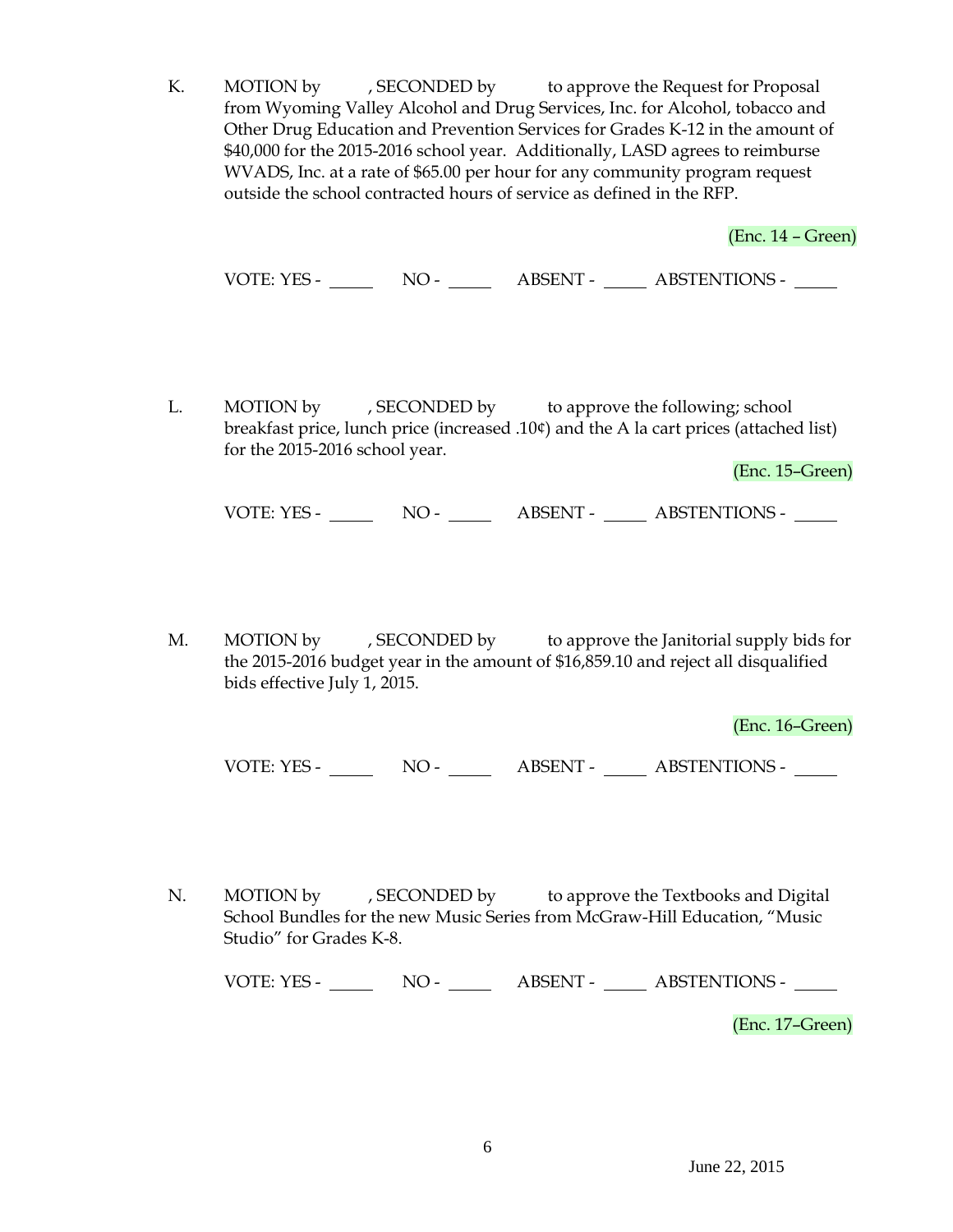O. MOTION by , SECONDED by to approve the purchase of the McGraw-Hill Education Music Series, "Music Studio" for Grades K-8, in the amount of \$29,500.46.

(Enc. 18–Green)

|                                  | Yes | N <sub>0</sub> | Absent Abstention |
|----------------------------------|-----|----------------|-------------------|
| Mr. Stephen Holland, Member      |     |                |                   |
| Mrs. Lori Nothstein, Member      |     |                |                   |
| Mr. Hal Resh, Member             |     |                |                   |
| Mr. Larry Stern, Vice President  |     |                |                   |
| Mr. Wayne Wentz, Member          |     |                |                   |
| Mr. Andrew Yenser, Member        |     |                |                   |
| Mr. Rocky Ahner, Member          |     |                |                   |
| Mr. William J. Hill, Jr., Member |     |                |                   |
| Mrs. Gloria Bowman, President    |     |                |                   |

P. MOTION by , SECONDED by to approve the contract with Waste Management for solid waste and recycling service from July 1, 2015, through June 30, 2018, as per the attached agreement.

(Enc. 19–Green)

VOTE: YES - NO - ABSENT - ABSTENTIONS -

Q. MOTION by , SECONDED by to approve the maintenance agreement for environmental systems with HT Lyons from July 1, 2015, through June 30, 2018, as per the attached agreement.

(Enc. 20–Green)

VOTE: YES - NO - ABSENT - ABSTENTIONS -

R. MOTION by , SECONDED by to approve **Jessica McCarroll** to attend the AP Conference at Wilkes University for Chemistry from July 20-24, 2015, at a cost of \$1,269.00 plus the contracted hourly rate as per the Collective Bargaining Agreement. Funding will be through HS Budget for 2015-16.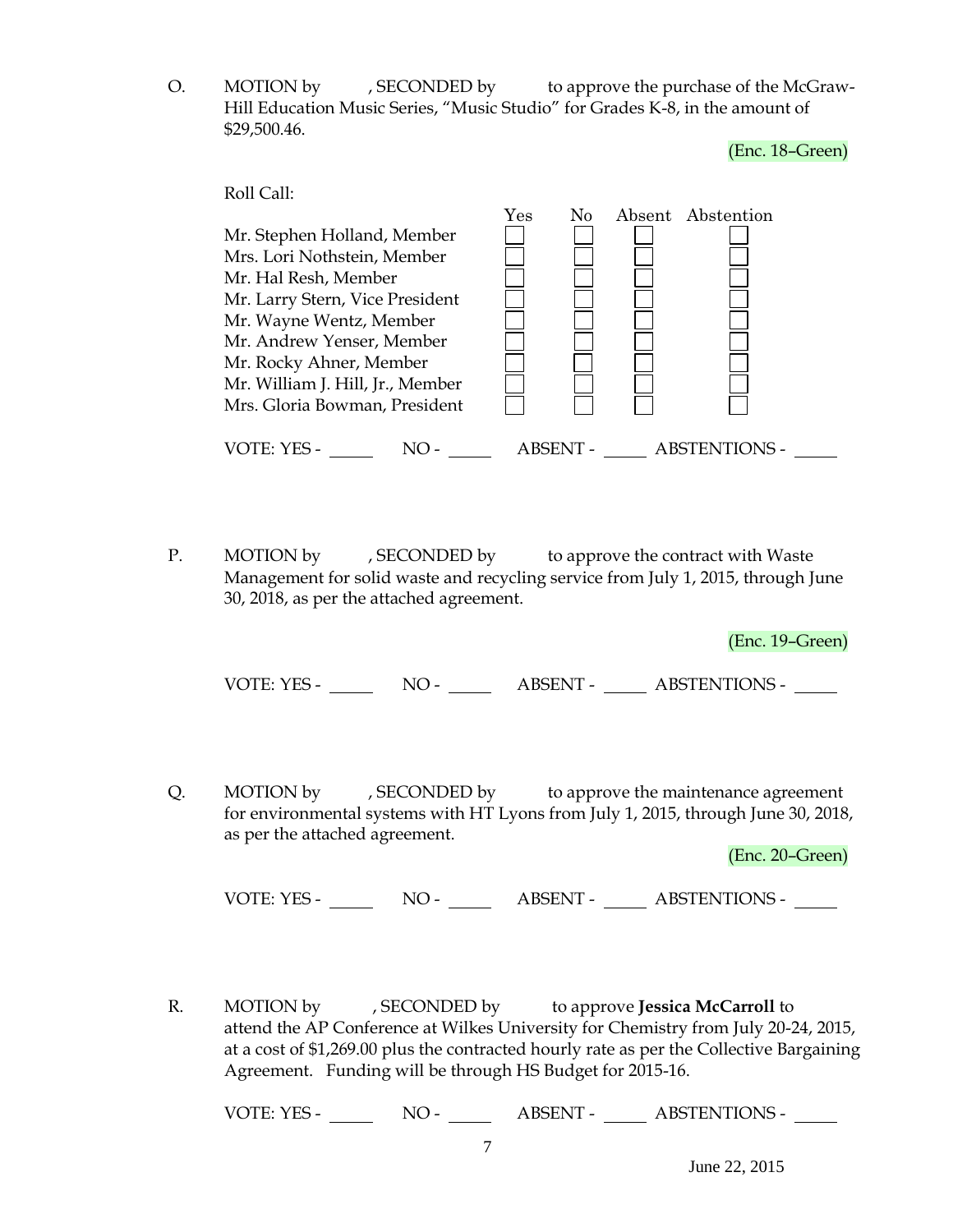## **IX. Personnel**

A. MOTION by , SECONDED by to approve the attached list of candidates for the **2015-2016 Substitute** list pending clearances.

(Enc. 21– Purple)

VOTE:YES - NO - NO - ABSENT - ABSTENTIONS - NO

- B. MOTION by , SECONDED by to acknowledge FMLA leaves for the following employees, not to exceed 12 weeks:
	- **1. Employee #1245** effective August 24, 2015
	- **2. Employee #153**  effective August 26, 2015

VOTE: YES - NO - NO - ABSENT - ABSTENTIONS -

C. MOTION by , SECONDED by to approve **Simon Tkach** as a longterm substitute Social Studies teacher, assigned to the High School, effective for the 2015-2016 school year, at \$38,740.00 (Step 1, Bachelors) for the 1st Semester and \$39,885.00 (Step 2, Bachelors) for the 2nd Semester as per the Collective Bargaining Agreement.

VOTE: YES - NO - NO - ABSENT - ABSTENTIONS -

D. MOTION by , SECONDED by to approve the **Department Head/Team Leader/ Head Teacher** hires for the 2015-2016 school year, per the attachment.

(Enc. 22 – Purple)

VOTE: YES - NO - ABSENT - ABSTENTIONS -

E. MOTION by , SECONDED by to approve the **2015–2016 Extra-Curricular** hires (per attachments).

(Enc. 23– Purple)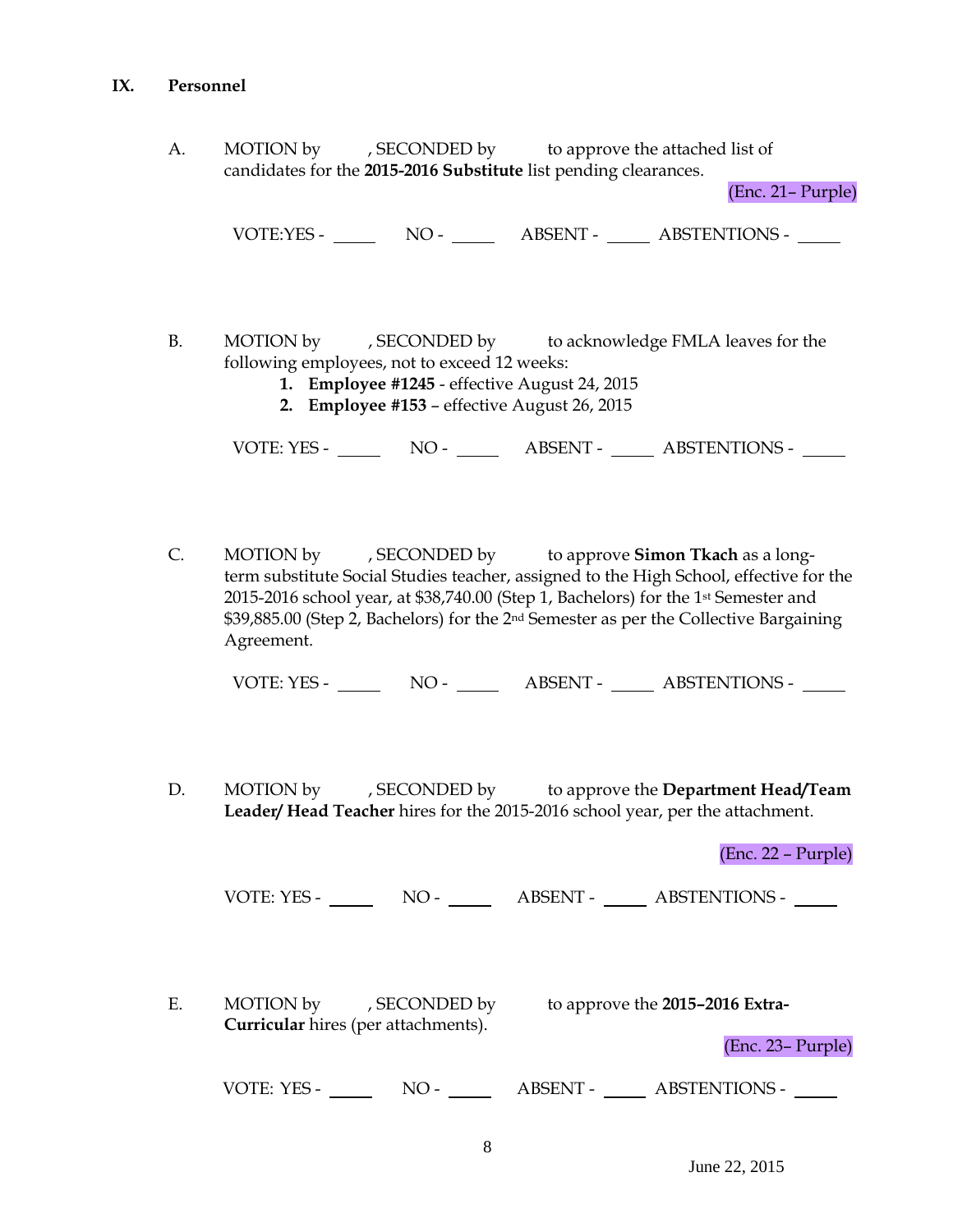- F. MOTION by , SECONDED by to approve the hiring of the following summer positions, at the current contracted hourly rate of pay:
	- **1. Felicia Fischer** Title I Math Camp Instructor, Shull David Elementary, to be paid out of the 2014-2015 Title I Funds, July 6 – 17, 2015 (8 a.m. – 12 p.m.)
	- **2. Jessica Grasso** Title I Math Camp Instructor, Shull David Elementary, to be paid out of the 2014-2015 Title I Funds, July 6 – 17, 2015 (8 a.m. – 12 p.m.)
	- **3. Bonnie Helmer**  Title I Math Camp Paraprofessional, Shull David Elementary, to be paid out of the 2014-2015 Title I Funds, July 6-17, 2015 (8 a.m. – 12 p.m.)
	- **4. Christina Brong**  Title I Math Camp Paraprofessional, Shull David Elementary, to be paid out of the 2014-2015 Title I Funds, July 6-17, 2015 (8 a.m. – 12 p.m.)
	- **5. Brenda Eckley** Title I Math Camp Paraprofessional, Shull David Elementary, to be paid out of the 2014-2015 Title I Funds, July 6-17, 2015 (8 a.m. – 12 p.m.)
	- **6. Marijane Petit-Clair**  Title I Reading Camp Instructor, Shull David Elementary, to be paid out of the 2014-2015 Title I Funds, July 20-31, 2015 (8 a.m. – 12 p.m.)
	- **6. Tiffany Strausberger**  Title I Reading Camp Instructor, Shull David Elementary, to be paid out of the 2014-2015 Title I Funds, July 20-31, 2015 (8 a.m. – 12 p.m.)
	- **7**. **Lauren Strohl**  Title I Reading Camp Instructor, Shull David Elementary, to be paid out of the 2014-2015 Title I Funds, July 20-31, 2015 (8 a.m. – 12 p.m.)
	- **8. Bonnie Helmer**  Title I Reading Camp Paraprofessional, Shull David Elementary, to be paid out of the 2014-2015 Title I Funds, July 20-31, 2015 (8 a.m. – 12 p.m.)
	- **9. Christina Brong** Title I Reading Camp Paraprofessional, Shull David Elementary, to be paid out of the 2014-2015 Title I Funds, July 20-31, 2015 (8 a.m. – 12 p.m.)

VOTE:YES - NO - NO - ABSENT - ABSTENTIONS -

G. MOTION by , SECONDED by to approve **Bryan Buffington** for High School Summer Band Camp for the 2015-2016 school year.

VOTE: YES - NO - NO - ABSENT - ABSTENTIONS -

- H. MOTION by , SECONDED by to approve the following requests for pre-approval of courses/Programs of Study for continuing education:
	- **1. Christina Brong –** July 22-September 13, 2015 / Multicultural and Diversity Issues in Education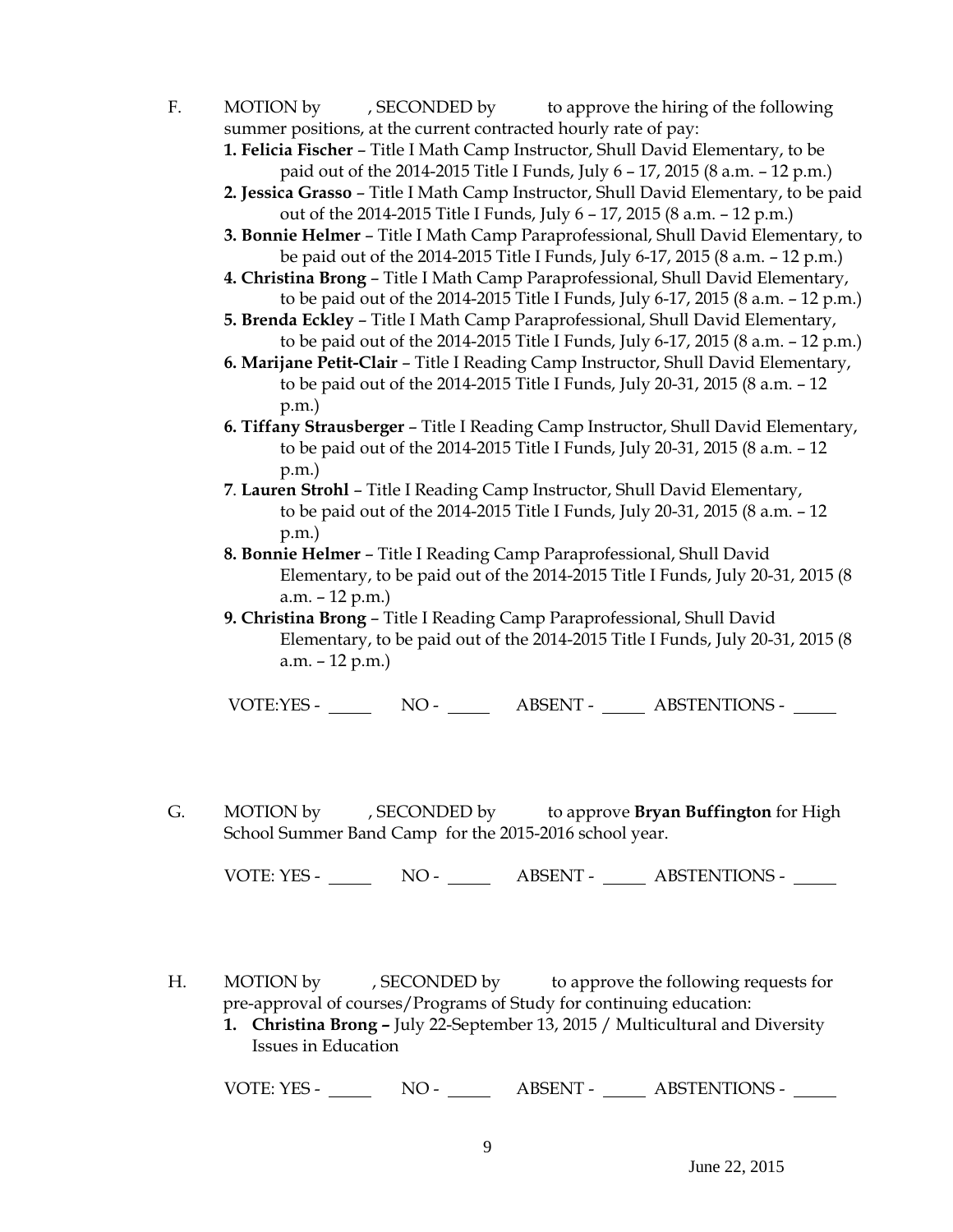- I. MOTION by , SECONDED by to approve the hiring of the following Middle School Summer School positions, at the current contracted hourly rate of pay (\$29.00 / hour).
	- **1**. **Justin Fritz -** Teacher
	- **2. Ashley Lichtenwalner -** Teacher
	- **3. Norine Zehner** Teacher

VOTE: YES - NO - ABSENT - ABSTENTIONS -

## **X. Miscellaneous**

| А. | MOTION by<br>, SECONDED by |       | to approve the attached surplus items. |                     |  |  |
|----|----------------------------|-------|----------------------------------------|---------------------|--|--|
|    |                            |       |                                        | $(Enc. 24 - Peach)$ |  |  |
|    | VOTE: YES -                | $NO-$ | ABSENT -                               | <b>ABSTENTIONS</b>  |  |  |

## **XI. Programs**

- A. MOTION by , SECONDED by to approve Use of School Property for: **1. Zion U.C.C. (John Lopata/Jen Lopata) –** July 10, 2015 (8:00 a.m.-4:00 p.m.) – to use the lower parking lot of the Middle School for bus trip parking.
	- **2. Lehighton Takedown Club (Fred Kemmerer)** July 27-29, 2015 (8:00 a.m.-4:00 p.m.) to use the high school gym, cafeteria, and a classroom for Wresting Camp.
	- **3. Lehighton 150th Celebration (Autumn Abelovsky)** Sunday, August 2, 2015  $(4:00 \text{ p.m.}-10:00 \text{ p.m.})$  – to use the high school gym, lobby, & locker rooms for the 2nd Annual Battle of the Badges Fundraiser (requesting waiver of custodial fees).

VOTE: YES - NO - NO - ABSENT - ABSTENTIONS -

B. MOTION by , SECONDED by to approve the agreement with PA Treatment and Healing (PATH) to provide Act 48 Alternative Education for Disruptive Youth Services for the 2015-2016 school year.

(Enc. 25 – Yellow)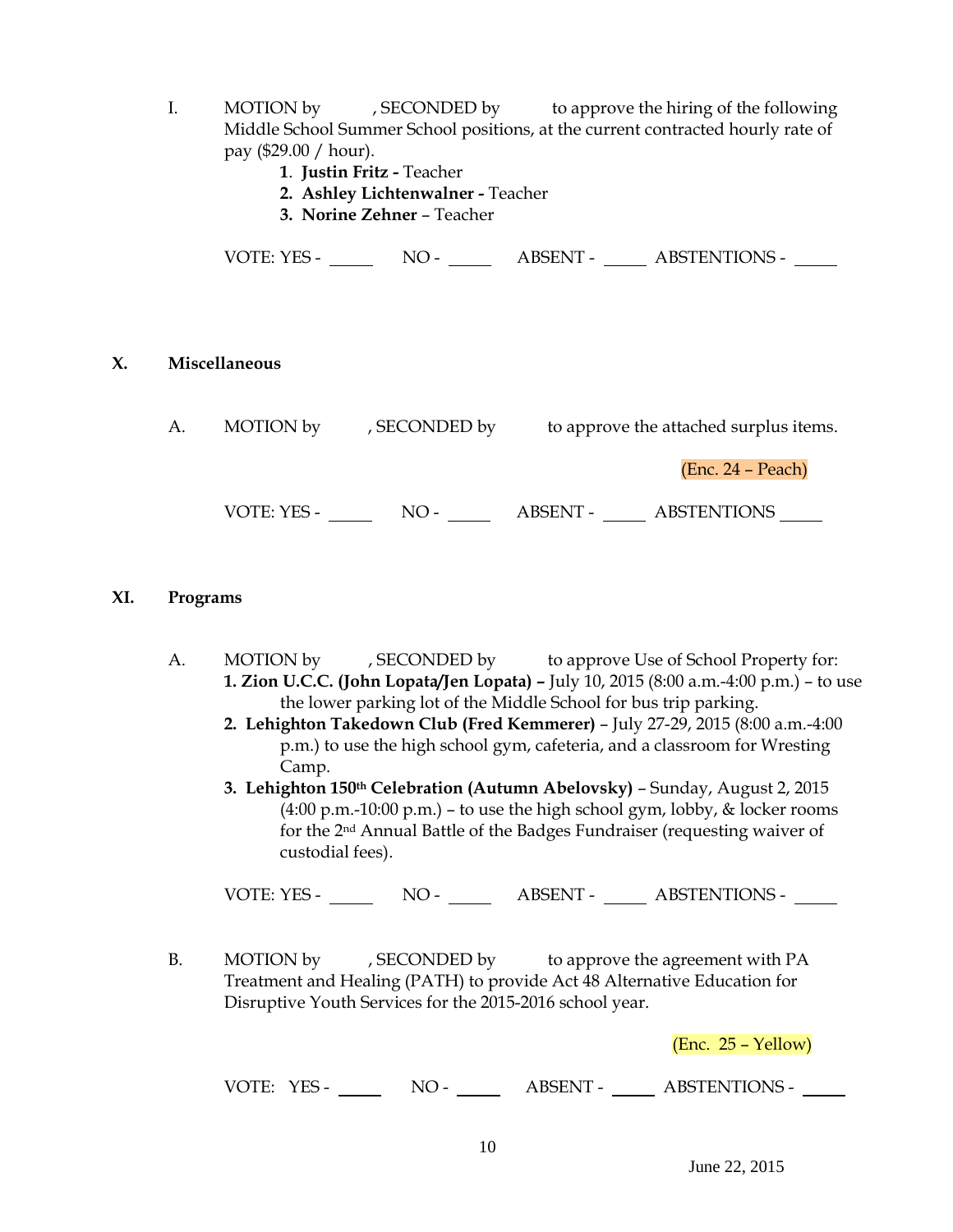- C. MOTION by , SECONDED by to approve the  $2<sup>nd</sup>$  Reading and adoption of the following Lehighton Area School District Policies:
	- **1. #916 School Volunteer**
	- **2. #006.2 Recording Board Meeting**
	- **3. #609 - Investment of District Funds**
	- **4. #610 - Purchases Subject To Bid/Quotation**
	- **5. #611 - Purchases Budgeted**
	- **6. #612 - Purchases Not Budgeted**
	- **7. #613 - Cooperative Purchasing**
	- **8. #614 - Payroll Authorization**
	- **9. #615 - Payroll Deductions**
	- **10. #616 - Payment of Bills**
	- **11. #618 - Special Purpose Funds**
	- **12. #619 - District Audit**
	- **13. #622 - GASB Statement 34 / Capitalization**
	- **14. #623 - Credit Cards**

(Enc. 26 – Yellow)

VOTE: YES - NO - NO - ABSENT - ABSTENTIONS - NO

D. MOTION by , SECONDED by to approve the Lehighton Cheerleading Squad to participate in all games, practices, competition, and camps for the 2015- 2016 school year, while representing the Lehighton Area School District.

VOTE: YES - NO - ABSENT - ABSTENTIONS

## **XII. Old Business for Discussion**

- **XIII. New Business for Discussion**
- **XIV. Courtesy of the floor / Public Comment**